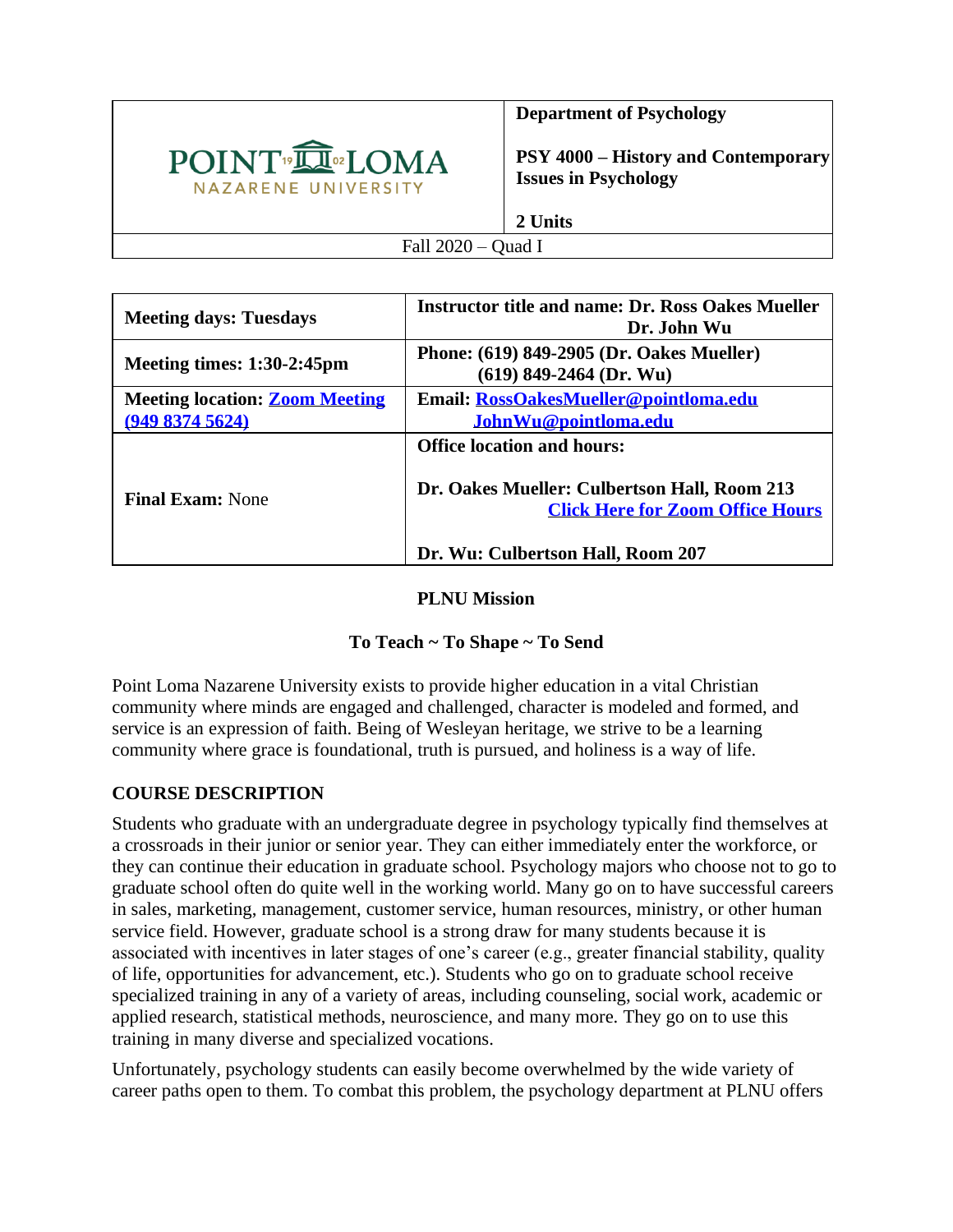PSY4000, History and Contemporary Issues in Psychology. This course is required of all psychology majors, and it has been designed with a twofold purpose. The first is to survey the multiple fields of psychology with the goal of helping students better understand the diverse opportunities and specialties within the broad field of Psychology. The second is to help students wade through the wide variety of career choices they will find themselves facing as they prepare to graduate. An essential component of this second goal is to prepare students for the graduate school application process and/or entry into the job market, and to help them identify one or more possible vocational paths.

**Catalog Description: "**A study of important ideas and debates in the history of psychology as they reappear in contemporary theory and research (e.g., the mind-body problem; naturenurture). This course also provides a comprehensive review of important theories and findings in psychology in preparation for the GRE Subject Exam. An overview of the graduate school application process is offered."

# **COURSE LEARNING OUTCOMES**

Students will be able to…

- Create a professional level CV and/or resume
- Explore the relationship between vocation and spirituality
- Articulate the different concentrations/specialties in the field of psychology
- Identify careers that can be pursued without a graduate or professional degree
- Identify elements needed to apply to graduate school and/or a professional job

# **REQUIRED TEXTS AND RECOMMENDED STUDY RESOURCES**

1. Helms, J. L., & Rogers, D. T. (2015) *[Majoring in Psychology: Achieving Your](https://www.amazon.com/Majoring-Psychology-Achieving-Educational-Career-dp-111874103X/dp/111874103X/ref=mt_other?_encoding=UTF8&me=&qid=)  Educational and Career Goals* [\(2nd Edition\). Wiley Blackwell.](https://www.amazon.com/Majoring-Psychology-Achieving-Educational-Career-dp-111874103X/dp/111874103X/ref=mt_other?_encoding=UTF8&me=&qid=)

# **COURSE CREDIT HOUR INFORMATION**

In the interest of providing sufficient time to accomplish the stated Course Learning Outcomes, this class meets the PLNU credit hour policy for a 2 unit class delivered over 7 weeks. It is anticipated that students will spend a minimum of 37.5 participation hours per credit hour on their coursework. For this course, students will spend an estimated 75 total hours meeting the course learning outcomes. The time estimations are provided in the Canvas modules.

#### **ASSESSMENT AND GRADING**

In this course, you are in complete control of your final grade. Specifically, your grade will be based on the quantity of "Acceptable" assignments that you turn in. Unlike other classes, in which each assignment is graded on an A-F grading scale, for this class, each assignment will be graded as either Acceptable or Unacceptable (somewhat like Pass/Fail). To earn a specific grade, you must turn in (or participate in) the minimum number of "Acceptable" assignments/activities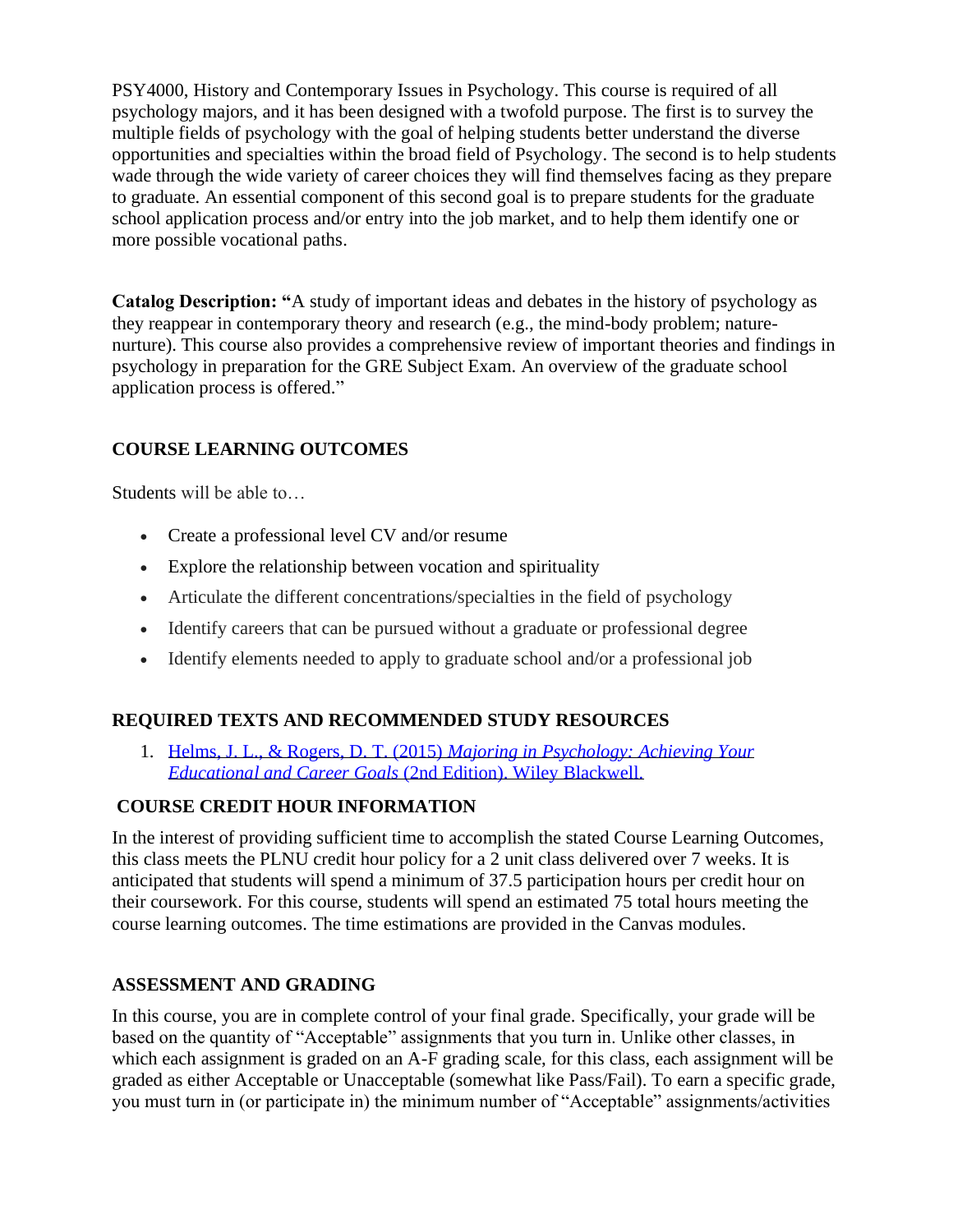in each category. Your grade will be determined by the highest grade-category in which you have completed the minimum number of assignments in ALL categories. The requirements are listed in the table below.

For example, if you wanted to achieve a B, you would need to complete the following:

- 31 Lecture Response tokens
	- o This could be achieved by meeting all three requirements per lecture (3 tokens) on 11 lectures (3 x 11 = 33 tokens), allowing you to skip three lectures.
	- o This could also be achieved by meeting two requirements per lecture (2 tokens) on 10 lectures ( $2 \times 10 = 20$ ) and meeting all three requirements on the last four lectures  $(3 \times 4 = 12; 20 + 12 = 32)$ .
- 6 Attendance & Participation in Zoom Sessions Tokens
	- o i.e. you can miss one Zoom session
- 9 (of 14) Chapter Ouizzes with a score of at least 60%
- 10 of 15 Writing Response Tokens
	- o The first six assignments are worth two tokens each, and the final assignment is worth three tokens.
	- o If a written assignment is deemed "unacceptable," you can re-write it and only lose one token on the paper (e.g., a paper worth two tokens could be re-written in an "acceptable" manner for one token)
	- o Note: all requirements for "acceptable" papers are in the rubrics attached to each writing assignment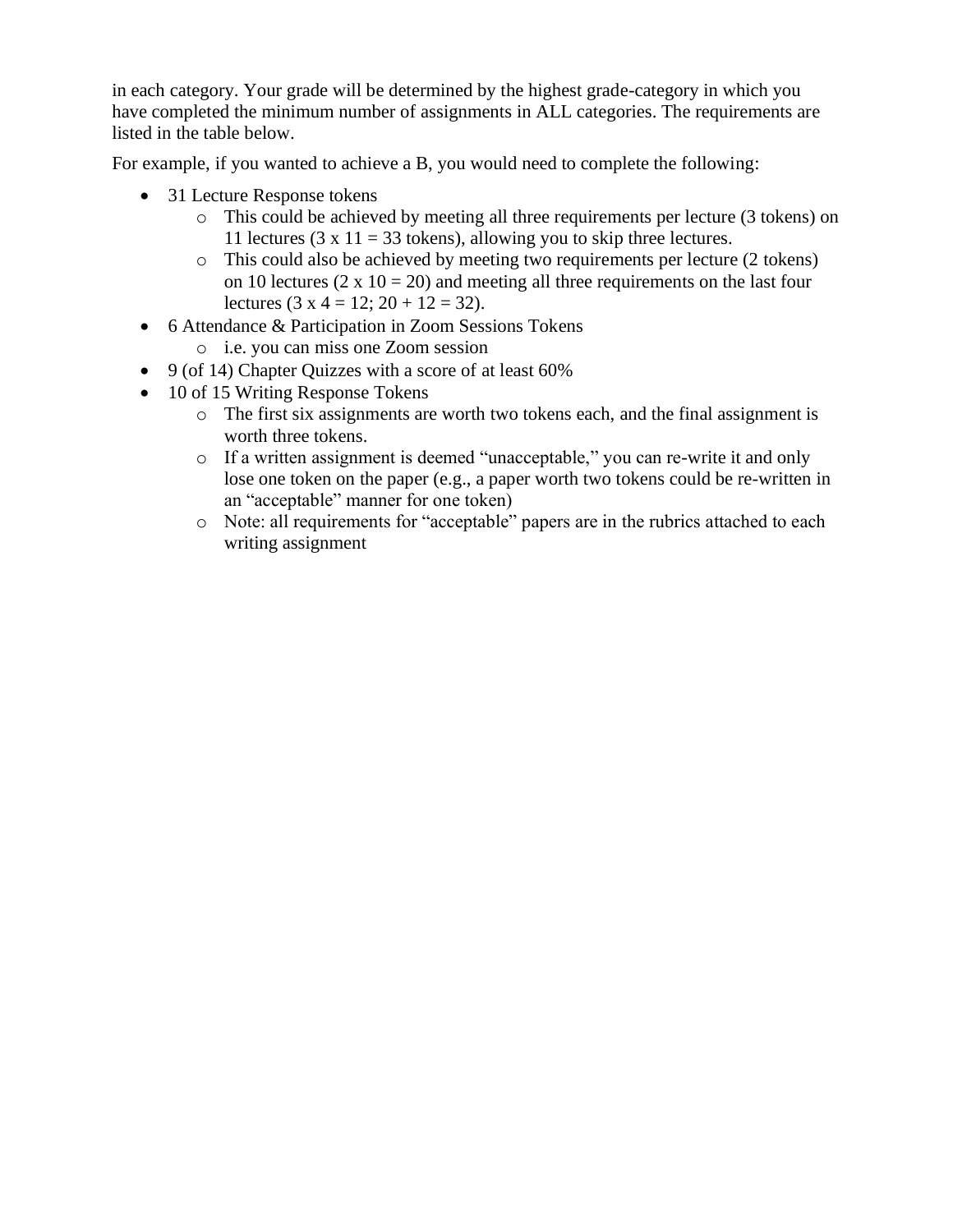# **Grades will be based on the following:**

# **All of the listed requirements in each column must be satisfied in order to achieve the respective letter grade**

|                                                                                                                                                                                                                                                                                                                                                                                                                    | A              | $A-$           | $B+$ | B  | $B -$ | $C+$           | $\mathcal{C}$ | $C-$ | D              | $\mathbf{F}$ |
|--------------------------------------------------------------------------------------------------------------------------------------------------------------------------------------------------------------------------------------------------------------------------------------------------------------------------------------------------------------------------------------------------------------------|----------------|----------------|------|----|-------|----------------|---------------|------|----------------|--------------|
| <b>Online Lecture Responses</b> (up to 3 Tokens for<br>Each Lecture Day [T/Th]):                                                                                                                                                                                                                                                                                                                                   | 40             | 37             | 34   | 31 | 28    | 25             | 22            | 19   | 16             | <16          |
| 3 Tokens x 2 lectures x 7 weeks = $42$ Possible                                                                                                                                                                                                                                                                                                                                                                    |                |                |      |    |       |                |               |      |                |              |
| Each week you will find two lecture<br>assignments in Canvas. In each lecture you may<br>be asked to respond to one or more questions.<br>${1}$ Token $}$                                                                                                                                                                                                                                                          |                |                |      |    |       |                |               |      |                |              |
| You will also be asked to summarize (in 2-4)<br>sentences) TWO KEY IDEAS from the<br>lectures. {1 Token}                                                                                                                                                                                                                                                                                                           |                |                |      |    |       |                |               |      |                |              |
| Finally, you will be asked to summarized TO<br>MORE KEY IDEAS (for a total of four). {1<br>Token}                                                                                                                                                                                                                                                                                                                  |                |                |      |    |       |                |               |      |                |              |
| <b>Attendance &amp; Participation in Zoom</b><br><b>Sessions: 7 Possible</b>                                                                                                                                                                                                                                                                                                                                       | $\overline{7}$ | $\overline{7}$ | 6    | 6  | 6     | 5              | 5             | 5    | $\overline{4}$ | $\leq$ 4     |
| Each week we will meet (synchronously) over<br>Zoom. Your attendance throughout the full<br>Zoom session is required for a token. To be<br>counted as present, you will answer the<br>"attendance question" within the first five<br>minutes of class, and remain present throughout<br>the duration of the Zoom session.                                                                                          |                |                |      |    |       |                |               |      |                |              |
| <b>Chapter Quizzes: 13 Possible</b>                                                                                                                                                                                                                                                                                                                                                                                | 12             | 11             | 10   | 9  | 8     | $\overline{7}$ | 6             | 5    | $\overline{4}$ | ${<}4$       |
| Each week, you will read two chapters from the<br>course textbook. After you read, you will take<br>an online, open-book chapter quiz. A quiz score<br>of 60% or higher is required for a token.                                                                                                                                                                                                                   |                |                |      |    |       |                |               |      |                |              |
| <b>Writing Assignments: 15 Possible</b>                                                                                                                                                                                                                                                                                                                                                                            | 13             | 12             | 11   | 10 | 9     | 8              | 7             | 6    | 5              | $<$ 5        |
| Each week, you will have the opportunity to<br>complete one writing assignment for two (2)<br>Tokens. The last writing assignment will earn<br>three (3) Tokens. If your writing did not meet<br>the rubric criteria ("Unacceptable"), it will<br>receive zero (0) tokens. You can re-write the<br>assignment for a loss of one token (i.e. up to 1<br>token on weeks 1-6, up to 2 tokens on Week 7<br>assignment) |                |                |      |    |       |                |               |      |                |              |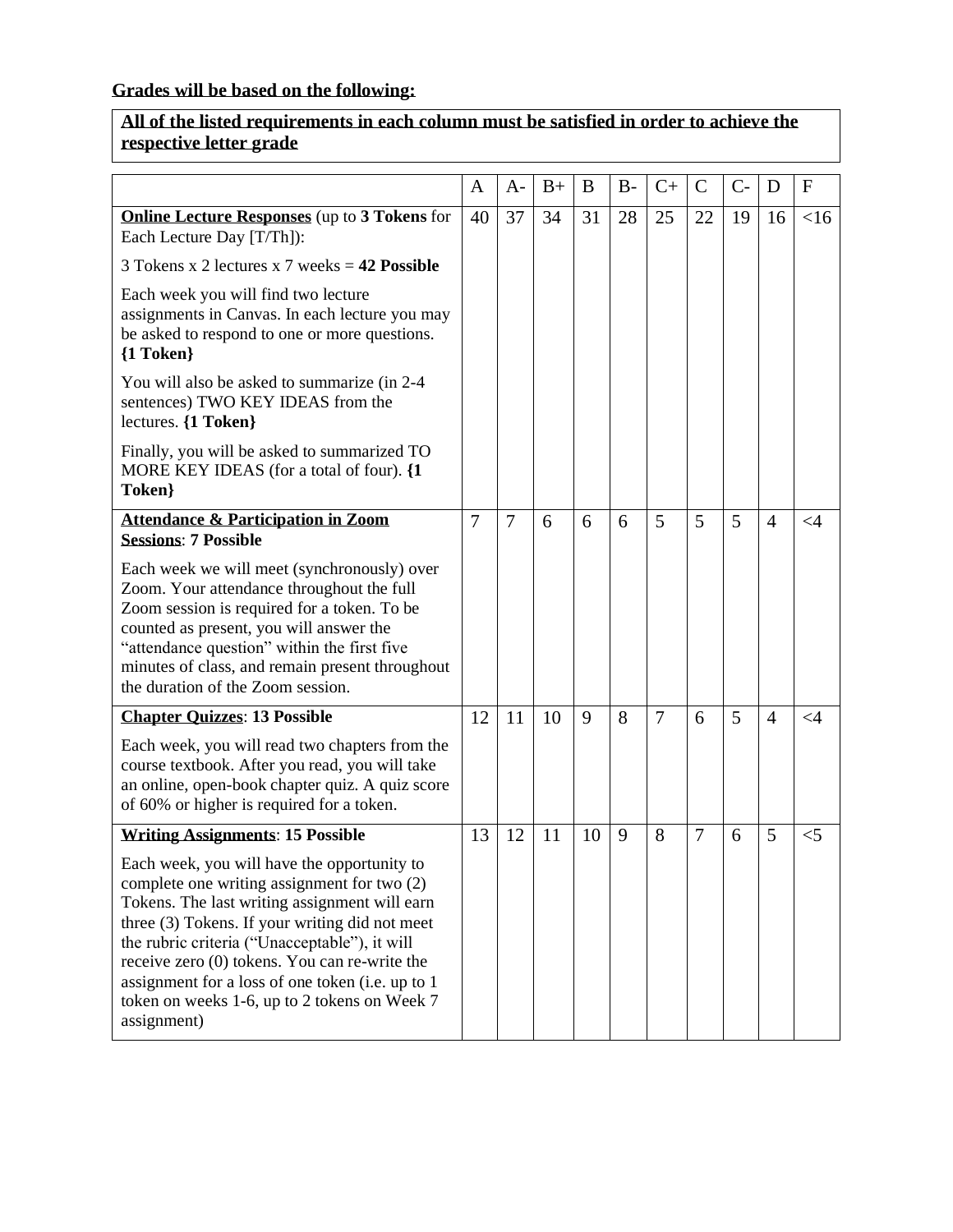#### **STATE AUTHORIZATION**

State authorization is a formal determination by a state that Point Loma Nazarene University is approved to conduct activities regulated by that state. In certain states outside California, Point Loma Nazarene University is not authorized to enroll online (distance education) students. If a student moves to another state after admission to the program and/or enrollment in an online course, continuation within the program and/or course will depend on whether Point Loma Nazarene University is authorized to offer distance education courses in that state. It is the student's responsibility to notify the institution of any change in his or her physical location. Refer to the map on **State Authorization** to view which states allow online (distance education) outside of California.

#### **INCOMPLETES AND LATE ASSIGNMENTS**

All assignments are to be submitted/turned in by the beginning of the class session when they are due—including assignments posted in Canvas. Incompletes will only be assigned in extremely unusual circumstances.

# **PLNU COPYRIGHT POLICY**

Point Loma Nazarene University, as a non-profit educational institution, is entitled by law to use materials protected by the US Copyright Act for classroom education. Any use of those materials outside the class may violate the law.

#### **PLNU ACADEMIC HONESTY POLICY**

Students should demonstrate academic honesty by doing original work and by giving appropriate credit to the ideas of others. Academic dishonesty is the act of presenting information, ideas, and/or concepts as one's own when in reality they are the results of another person's creativity and effort. A faculty member who believes a situation involving academic dishonesty has been detected may assign a failing grade for that assignment or examination, or, depending on the seriousness of the offense, for the course. Faculty should follow and students may appeal using the procedure in the university Catalog. See [Academic Policies](https://catalog.pointloma.edu/content.php?catoid=41&navoid=2435#Academic_Honesty) for definitions of kinds of academic dishonesty and for further policy information.

#### **PLNU ACADEMIC ACCOMMODATIONS POLICY**

While all students are expected to meet the minimum standards for completion of this course as established by the instructor, students with disabilities may require academic adjustments, modifications or auxiliary aids/services. At Point Loma Nazarene University (PLNU), these students are requested to register with the Disability Resource Center (DRC), located in the Bond Academic Center [\(DRC@pointloma.edu](mailto:DRC@pointloma.edu) or 619-849-2486). The DRC's policies and procedures for assisting such students in the development of an appropriate academic adjustment plan (AP) allows PLNU to comply with Section 504 of the Rehabilitation Act and the Americans with Disabilities Act. Section 504 prohibits discrimination against students with special needs and guarantees all qualified students equal access to and benefits of PLNU programs and activities. After the student files the required documentation, the DRC, in conjunction with the student, will develop an AP to meet that student's specific learning needs. The DRC will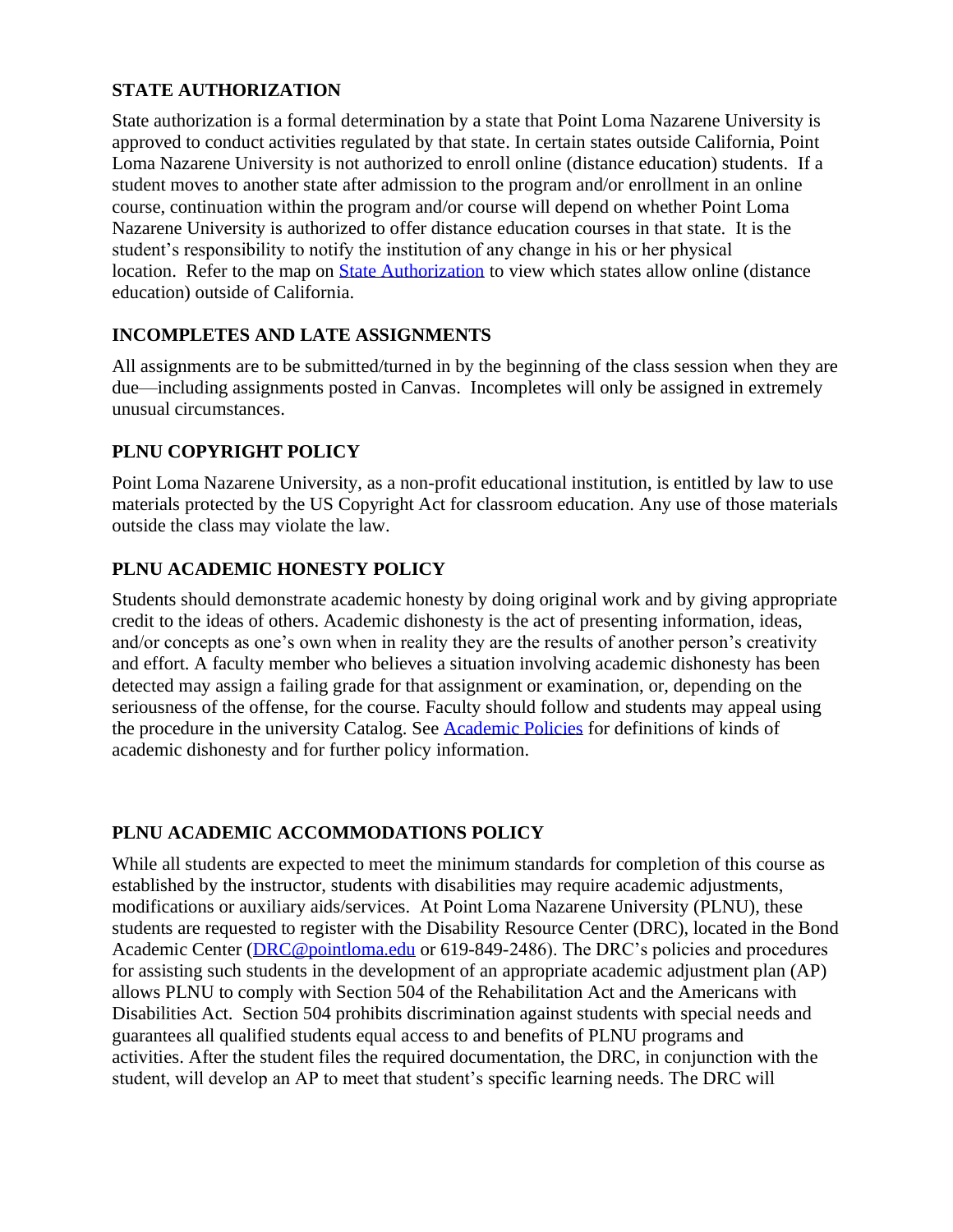thereafter email the student's AP to all faculty who teach courses in which the student is enrolled each semester. The AP must be implemented in all such courses.

If students do not wish to avail themselves of some or all of the elements of their AP in a particular course, it is the responsibility of those students to notify their professor in that course. PLNU highly recommends that DRC students speak with their professors during the first two weeks of each semester about the applicability of their AP in that particular course and/or if they do not desire to take advantage of some or all of the elements of their AP in that course.

# **PLNU ATTENDANCE AND PARTICIPATION POLICY**

Regular and punctual attendance at all **synchronous** class sessions is considered essential to optimum academic achievement. If the student is absent for more than 10 percent of class sessions (virtual or face-to-face), the faculty member will issue a written warning of deenrollment. If the absences exceed 20 percent, the student may be de-enrolled without notice until the university drop date or, after that date, receive the appropriate grade for their work and participation. In some courses, a portion of the credit hour content will be delivered **asynchronously** and attendance will be determined by submitting the assignments by the posted due dates. See [Academic Policies](https://catalog.pointloma.edu/content.php?catoid=46&navoid=2650#Class_Attendance) in the Undergraduate Academic Catalog. If absences exceed these limits but are due to university excused health issues, an exception will be granted.

#### **Asynchronous Attendance/Participation Definition**

A day of attendance in asynchronous content is determined as contributing a substantive note, assignment, discussion, or submission by the posted due date. Failure to meet these standards will result in an absence for that day. Instructors will determine how many asynchronous attendance days are required each week.

# **SPIRITUAL CARE**

Please be aware PLNU strives to be a place where you grow as whole persons. To this end, we provide resources for our students to encounter God and grow in their Christian faith.

If students have questions, a desire to meet with the chaplain or have prayer requests you can contact the [Office of Spiritual Development](https://www.pointloma.edu/offices/spiritual-development)

#### **USE OF TECHNOLOGY**

In order to be successful in the online environment, you'll need to meet the minimum technology and system requirements; please refer to the *[Technology and System Requirements](https://help.pointloma.edu/TDClient/1808/Portal/KB/ArticleDet?ID=108349)* information. Additionally, students are required to have headphone speakers compatible with their computer available to use. If a student is in need of technological resources please contact [student-tech](mailto:student-tech-request@pointloma.edu)[request@pointloma.edu.](mailto:student-tech-request@pointloma.edu)

Problems with technology do not relieve you of the responsibility of participating, turning in your assignments, or completing your class work.

# **ASSIGNMENTS AT-A-GLANCE**